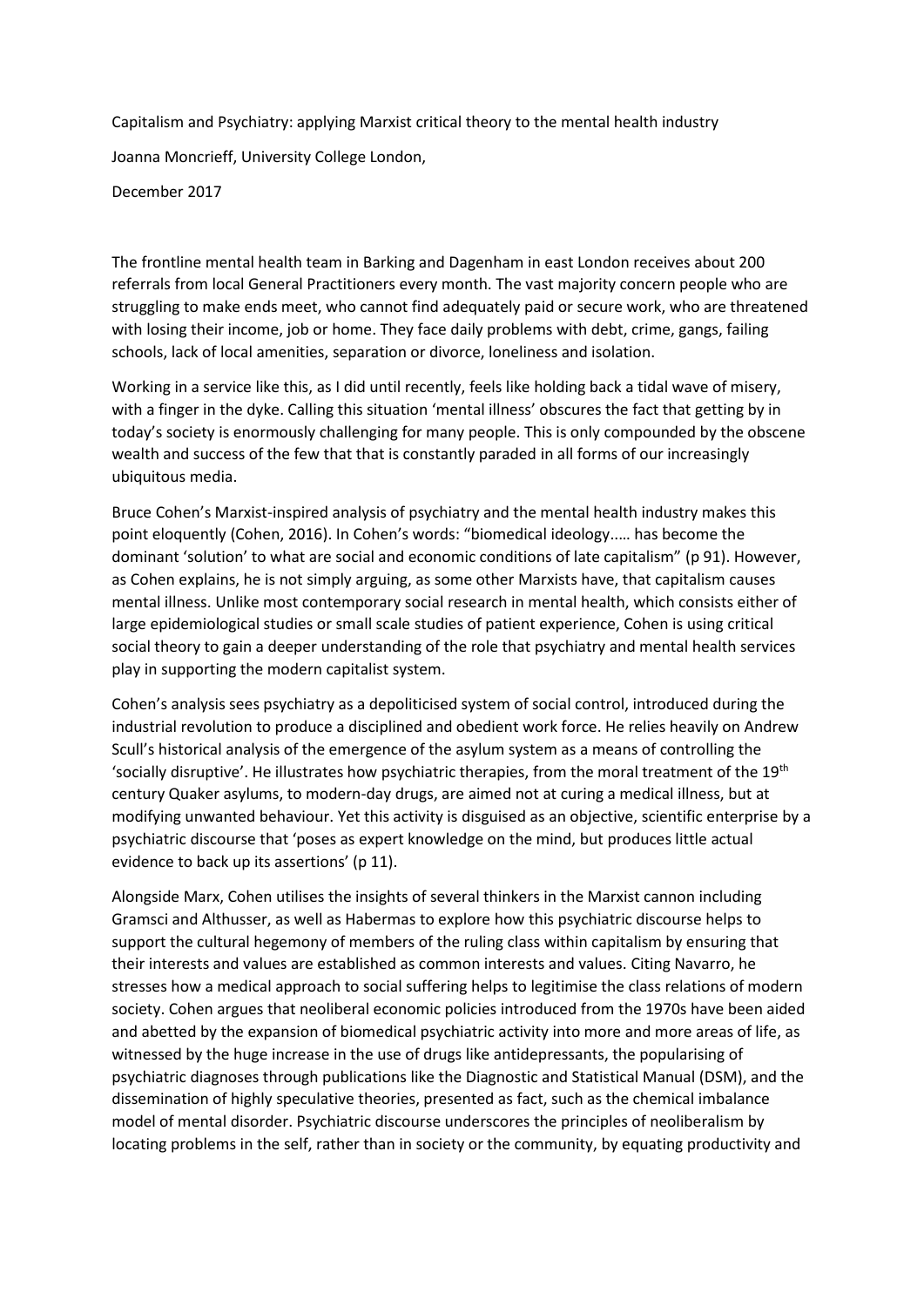efficiency with health and by presenting the solution as personal adjustment rather than social change.

There are chapters which look in more detail at how the mental health system relates to work, school and women. The chapter on work describes how the 19<sup>th</sup> century asylum system helped to inculcate the work ethic into a reluctant population. In the present, Cohen uses the example of the diagnosis of 'social anxiety disorder' to illustrate how character attributes that are not in line with the assertiveness and gregariousness demanded of the modern, predominantly service-sector workforce are pathologised. The chapter on children and school presents the idea that the psychiatric labelling and treatment of children helps schools to enforce conformity in order to produce obedient workers. Cohen could have made more use of the accumulating scholarship on the medicalisation of childhood, which includes cross cultural and Marxist analyses and suggests that the pathologising of children's behaviour is an unforseen consequence of the structure and values of modern, western schooling (Timimi, 2002; Timimi & Leo, 2009).

In the chapter on women Cohen claims that psychiatric interventions were and are used to 'punish deviant women and reinforce conformity to the desired feminine gender role' (p 150). He cites the more frequent use of electro convulsive therapy (ECT) in women than men as an example, but the analysis might have questioned why women are more likely to present with symptoms of severe depression (the current indication for ECT) than men. Sometimes Cohen's emphasis on the wrongdoings of psychiatry detracts from an analysis of the social and political forces that cause people to be referred to psychiatric services in the first place.

A penultimate chapter entitled 'Pathologising dissent' deals with psychiatry's role in American slavery, the Nazi's extermination activities, and colonialism. Although Cohen is using these examples to emphasise how psychiatry serves political purposes, the fact that he pays less attention to its more mundane functions leaves the impression that psychiatrists and mental health services are the only problem. Cohen could have engaged more thoroughly with the social issues that brought the psy institutions and professions into being. Abolishing psychiatry, as Cohen recommends, will not resolve them.

In England, psychiatric institutions evolved out of the Poor Laws, the precursors of our modern welfare state, which were primarily concerned with ensuring that the community provided for those who could not provide for themselves. Mental health services, previously located in asylums and now spread out within the 'community', still provide care for people who are unable to look after themselves due to being confused, distracted, elated, traumatised or severely miserable. These services also fulfil social control functions, but not the silencing of political dissenters as Cohen implies. Mental health services monitor and police behaviour that is troublesome, unpredictable and sometimes dangerous but not obviously criminal (in the sense that typical criminal behaviour is organised and motivated).

Although the redistribution of wealth and power under a utopian socialist system may go a long way to preventing the emergence of the misery and deviance we currently label as 'mental disorder,' it is doubtful that any social and economic system will make everyone happy, sufficient and rational all of the time. All communities have to balance the interests of certain groups and individuals against others, and rules of conduct and decisions about resource allocation are always potentially contentious. Ruling elites and modern states, both capitalist and socialist, have nurtured the psychiatric solution to certain political dilemmas because it removes them from democratic scrutiny and challenge. A Marxist analysis can expose the issues that are at stake, so that we can imagine a system that would be fairer, more humane and more transparent - maybe even one that could be